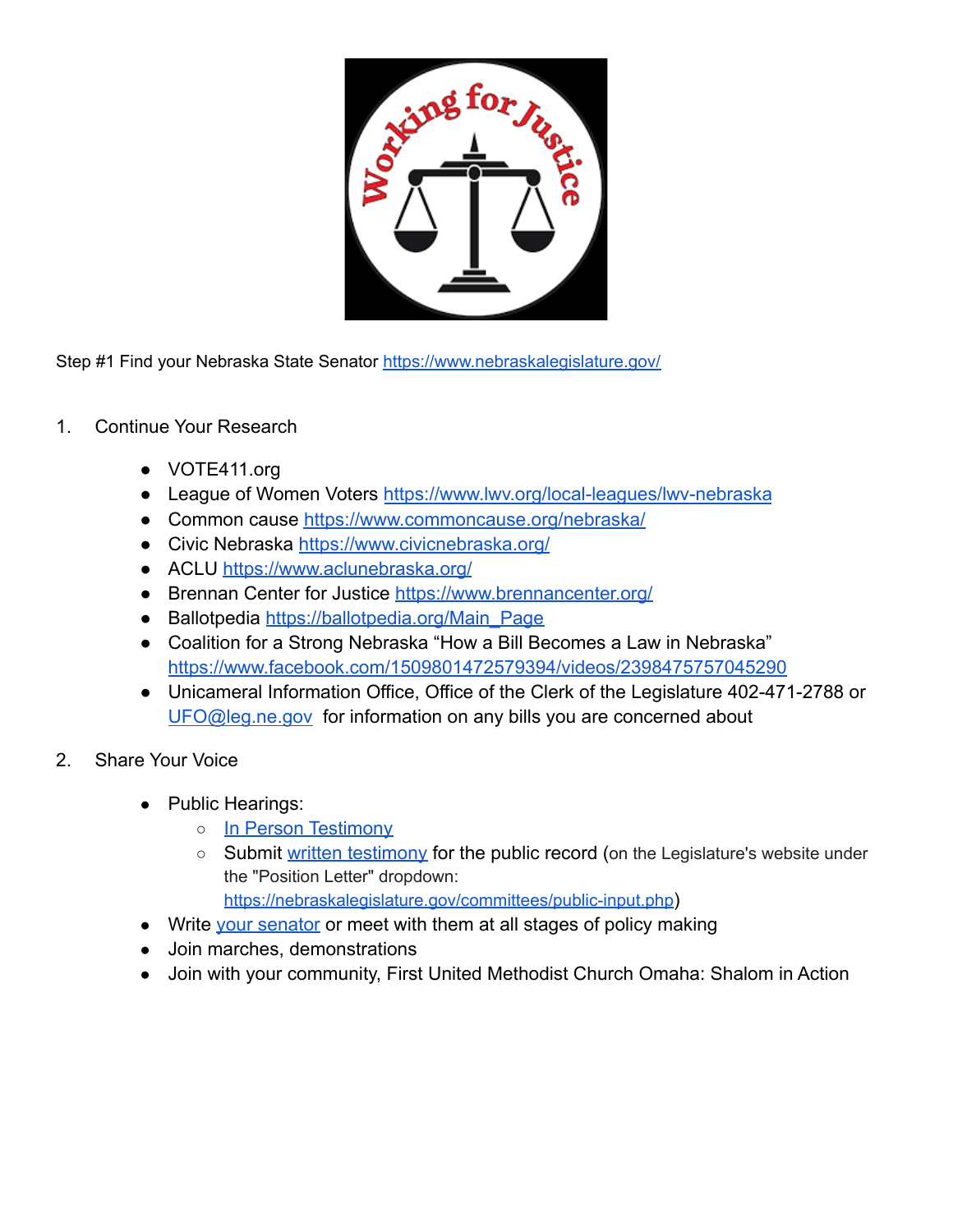## How an "idea" becomes a law in Nebraska:



Anybody can have an idea. The idea then must be introduced as a bill by a senator or a committee in order to be considered by the Unicameral.



Step 1: The senator or committee files the proposal with the Clerk of the Legislature in the first 10 days of the session.



Step 2: Every bill receives a public hearing by a legislative committee. The committee may vote to Advance the Bill; Hold the Bill; or take no action. If the vote is to advance it goes to general file.



Step 3: General file is the first time the full legislature considers the bill. They can Advance; Amend; or Fail the bill. If the vote is to advance, the bill goes to select file.



Step 4: Select file is the second debate and voting stage. Again the vote may be advance; amend; or fail. If the vote is to advance, the bill goes to the final reading stage.



Step 5: Final Reading is the last vote before a bill goes to the Governor for his/her consideration.



Step 6: After the Legislature passes a bill on final reading, it goes to the governor. The governor may sign, decline to sign, or veto. If the Governor vetoes the bill, the legislature can then override the veto or let the veto stand.